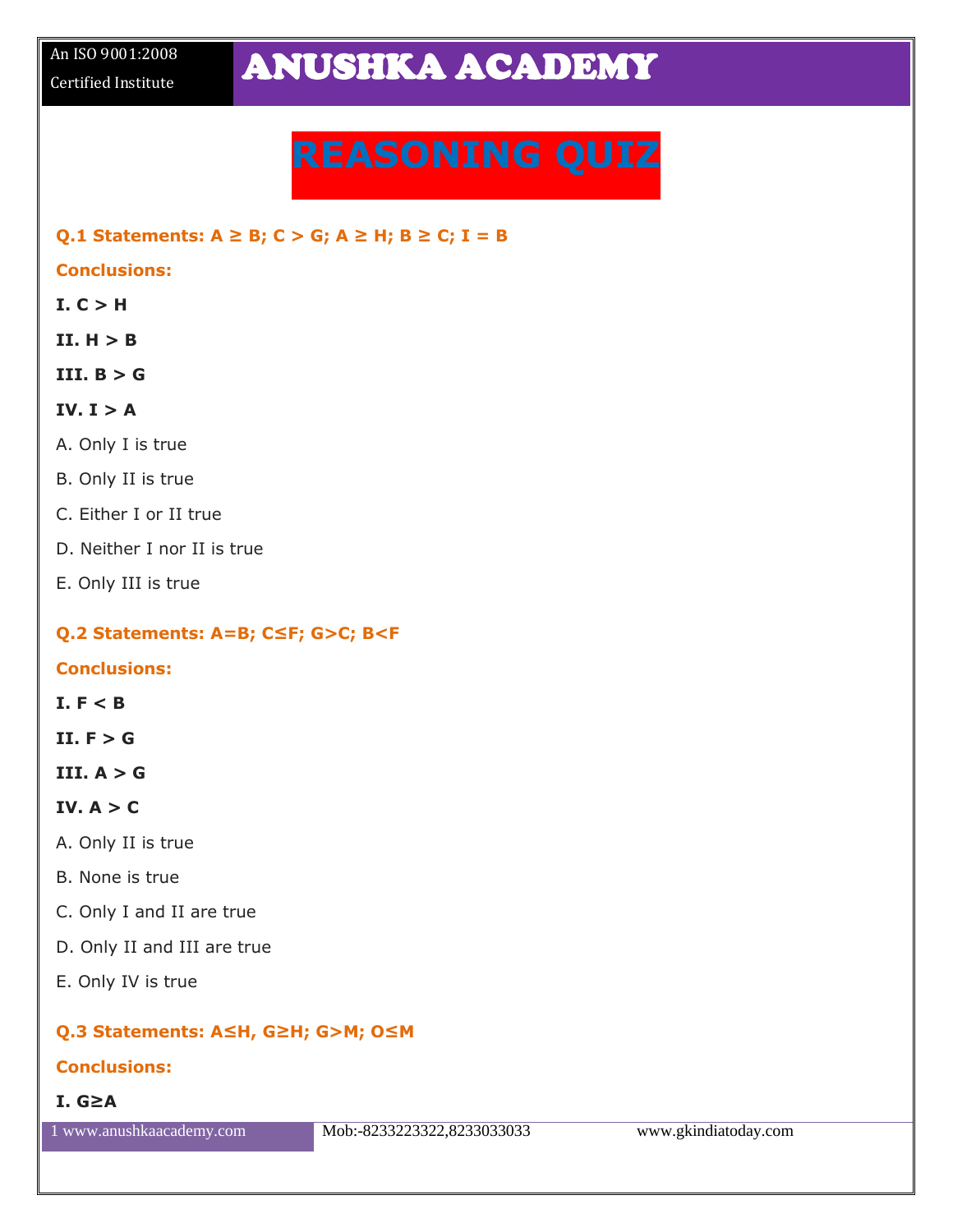# An ISO 9001:2008

## An ISO 9001:2008 **ANUSHKA ACADEMY**

#### **II. G≥O**

**III. H>M**

#### **IV. H≤G**

- A. Only I, II and III are true
- B. Only II is true
- C. Only IV is true
- D. Only I and IV are true
- E. None is true

#### **Q.4 Statement : P ≥ Q > R < S ≤ T**

#### **Conclusion:**

 $I. T > R$ 

**II. T > Q**

#### **III. R < P**

#### **IV. Q > P**

- A. Only I is true
- B. Only II is true
- C. Only I and III are true
- D. Only I and IV are true
- E. All I, II, III and IV are true

#### **Q.5 Statement : P < Q ≥ R > S ≤ T**

#### **Conclusion:**

#### $I. T \geq R$

- **II. P < R**
- **III. Q > S**

#### **IV. S < P**

- A. Only I is true
- B. Only III is true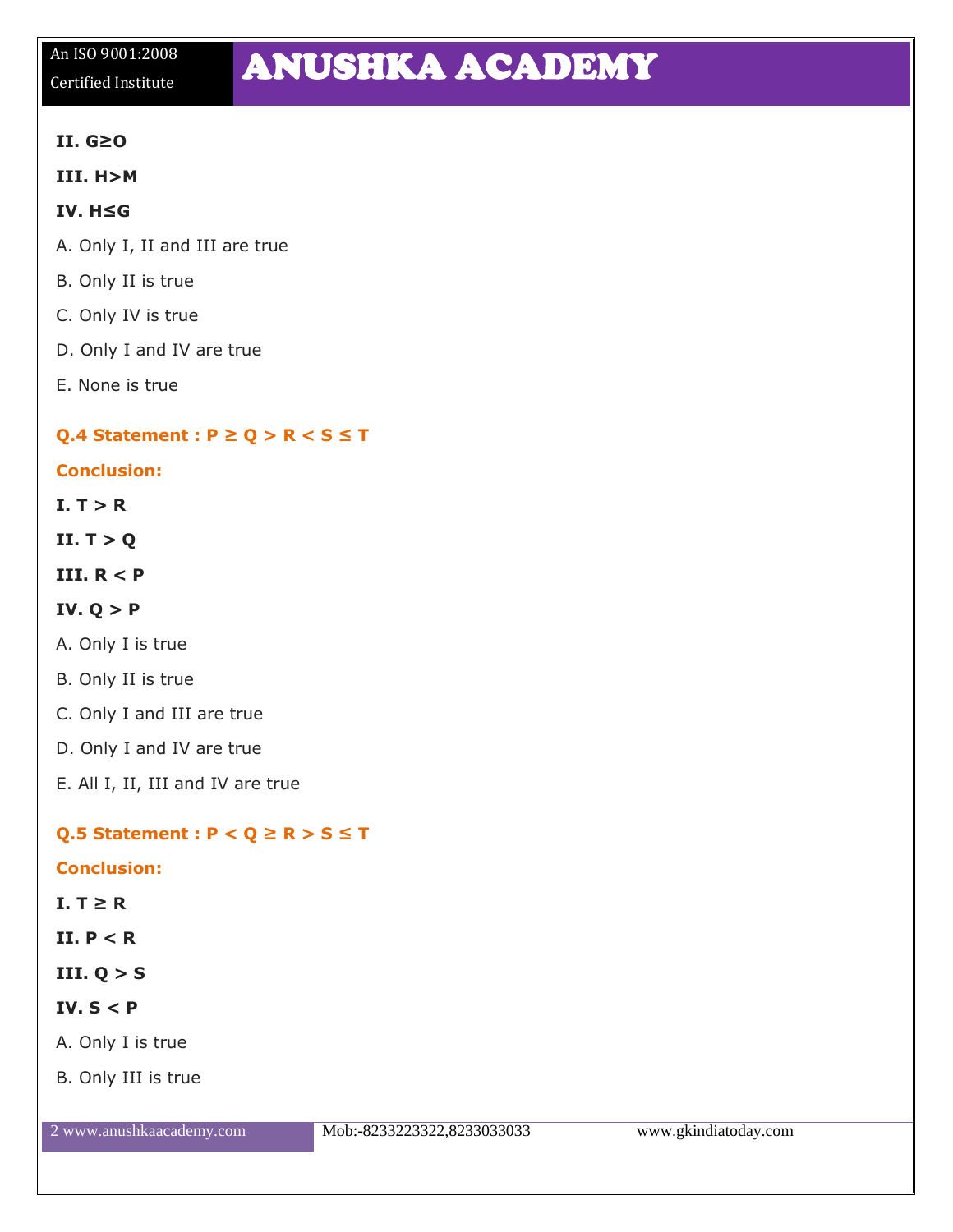## An ISO 9001:2008 **ANUSHKA ACADEMY**

- C. Only II is true
- D. Only IV is true
- E. Both I and II are true

#### **Q.6 Statements: M<N≤O=P; N = Q Conclusions: i. P>M, ii. Q≤O**

- A.Only I is true
- B.Only II is true
- C.Either I or II true
- D.Neither I nor II is true
- E.Both I and II are true

#### **Q.7 Statements: A>N=I≥W<O≤P; O>S; T<N**

#### **Conclusions: i. P>S, ii. A<W**

- A.Only I is true
- B.Only II is true
- C.Either I or II true
- D.Neither I nor II is true
- E.Both I and II are true

#### **Q.8 Statements: M≥N≥O>P≤Q≤R**

#### **Conclusions: i. M>Q, ii. N≤R**

- A.Only I is true
- B.Only II is true
- C.Either I or II true
- D.Neither I nor II is true
- E.Both I and II are true

#### **Q.9 Statements: M<P≤G = F≥B; H≥F<I; J≥P**

#### **Conclusions: P≤B, M<H**

A.Only I is true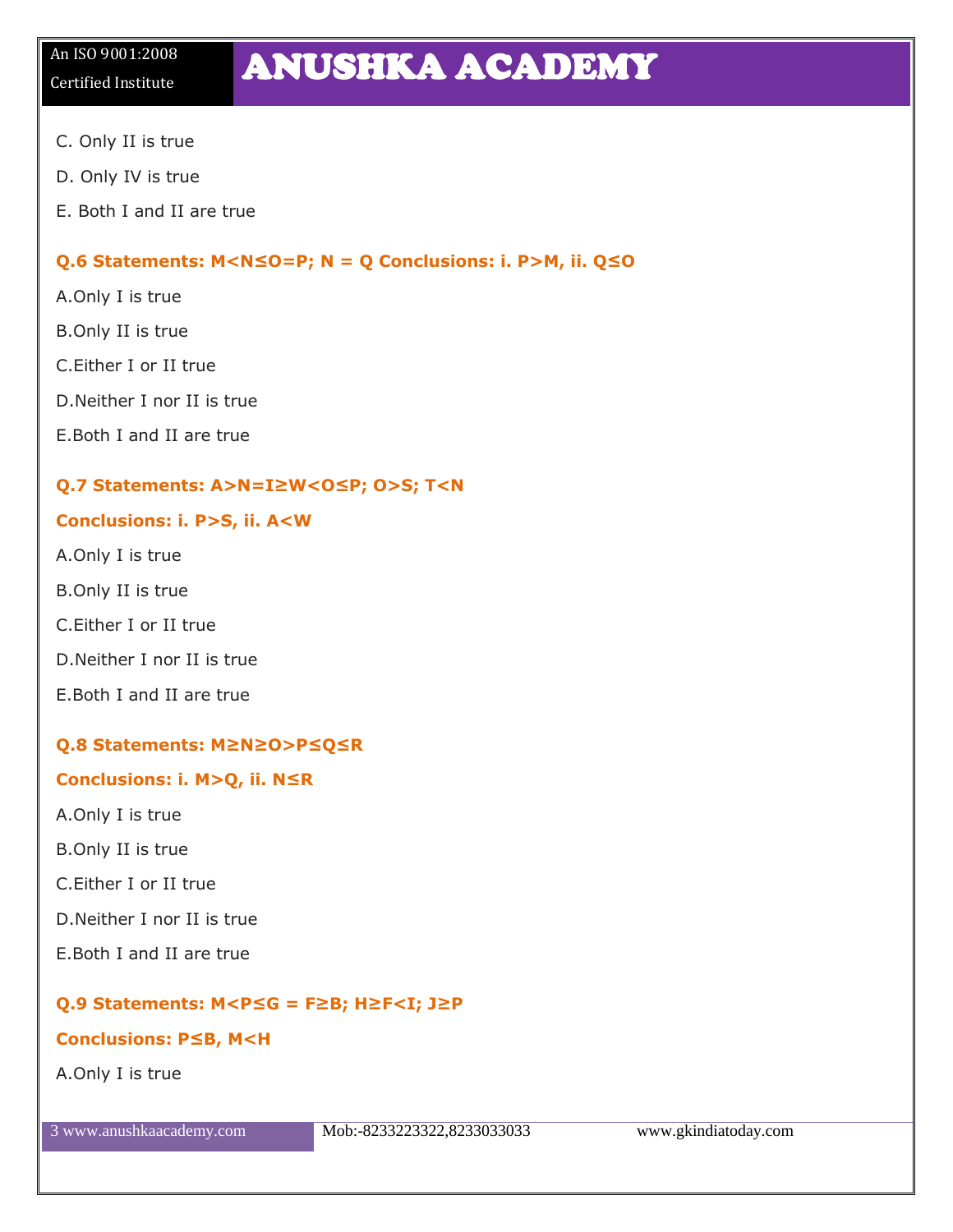## An ISO 9001:2008<br>Certified Institute **ANUSHKA ACADEMY**

- B.Only II is true
- C.Either I or II true
- D.Neither I nor II is true
- E.Both I and II are true

#### **Q.10 Statements: M<P≤G = F≥B; H≥F<I; J≥P**

#### **Conclusions: H≥J, B<I**

- A.Only I is true B.Only II is true C.Either I or II true D.Neither I nor II is true
- E.Both I and II are true

#### **Q.11 In which of these expressions 'U > W' be definitely false?**

- A. U>P≥Q=G≥R>W
- B. P<A≤U≤T;W≥O>T
- C. W≤A≤L=R<U
- D. U>C>=F≤H; W<F
- E. U>T=O≥P; W<J=P

**Q.12 Which of the following symbols should be placed in the blank spaces respectively(in the same order from left to right) in order to complete the given expression in such a manner that both 'N≥Q' as well as 'Q≤M' definitely holds true? M \_ N \_ P \_ Q \_ R**

- A. >,  $\geq$ ,  $\lt$ , =
- $B. >, >, \ge, <$
- C. ≥, ≥,  $\leq, \leq, \leq$
- D. ≥, =, ≥,<
- E. Other than those given as options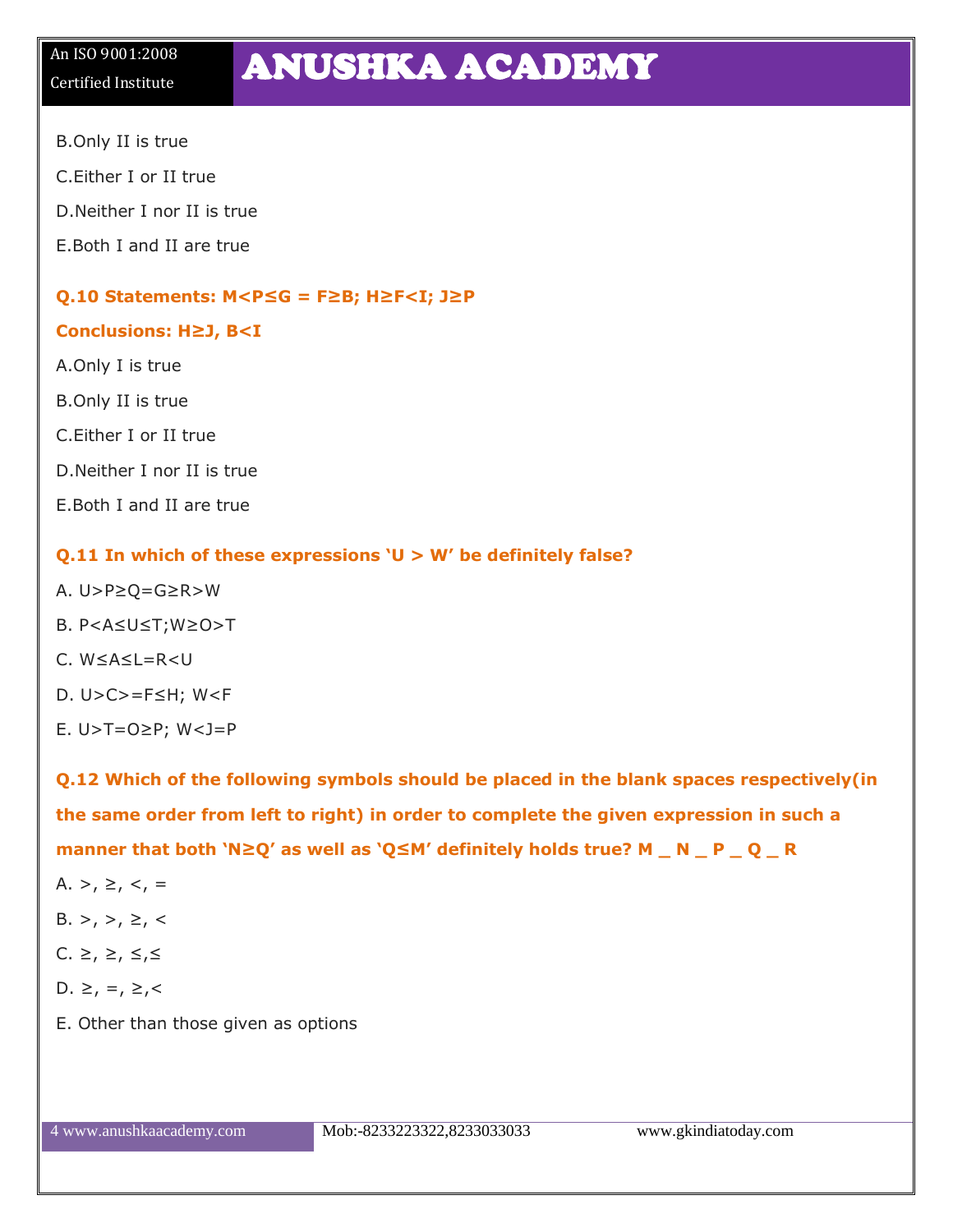### An ISO 9001:2008 **ANUSHKA ACADEMY**

#### **Q.13 In Which of the following expressions does the expression 'D=V' to definitely hold**

#### **true?**

A.  $K > D < R = P < S < V$ B.  $U \ge V \ge M = F \le A \ge D$ C.  $D \ge C > Q \ge B = N \le V$ D.  $G \ge D = A < B \le S \le V$  $F. V > F = G > W = Y > D$ 

### **Q.14 Which of the following expressions is true if the expression P<T<=B>S>M>=A is definitely true?**

- $A \cdot A \leq P$
- $B.S < P$
- $C. M > P$
- $D. A < B$
- $E. T \leq M$

#### **Q.15 In which of these expressions 'S > V' and 'V > B' be definitely false?**

- A. S>P≥Q=G≥R>V>B
- B. P<A≤S≤T;V≥O>T<B
- $C.$  B > V < A < I = R < S
- D. S>C>=F≤H; B>V<F
- E. S>T=O≥P; B<V<J=P

**Q.16 Which of the following symbols should be placed in the blank spaces respectively(in the same order from left to right) in order to complete the given expression in such a manner that both 'B>S' as well as 'E≤F' definitely holds true? B \_ A \_ S \_ E \_ D \_ F \_ G** A. >,  $\geq$ ,  $\lt$ ,  $=$ ,  $\lt$ ,  $\lt$ B. >, >,  $\geq$ ,  $\lt$ , >, = C.  $\geq$ ,  $\geq$ ,  $\geq$ ,  $\leq$ ,  $\geq$ ,  $\geq$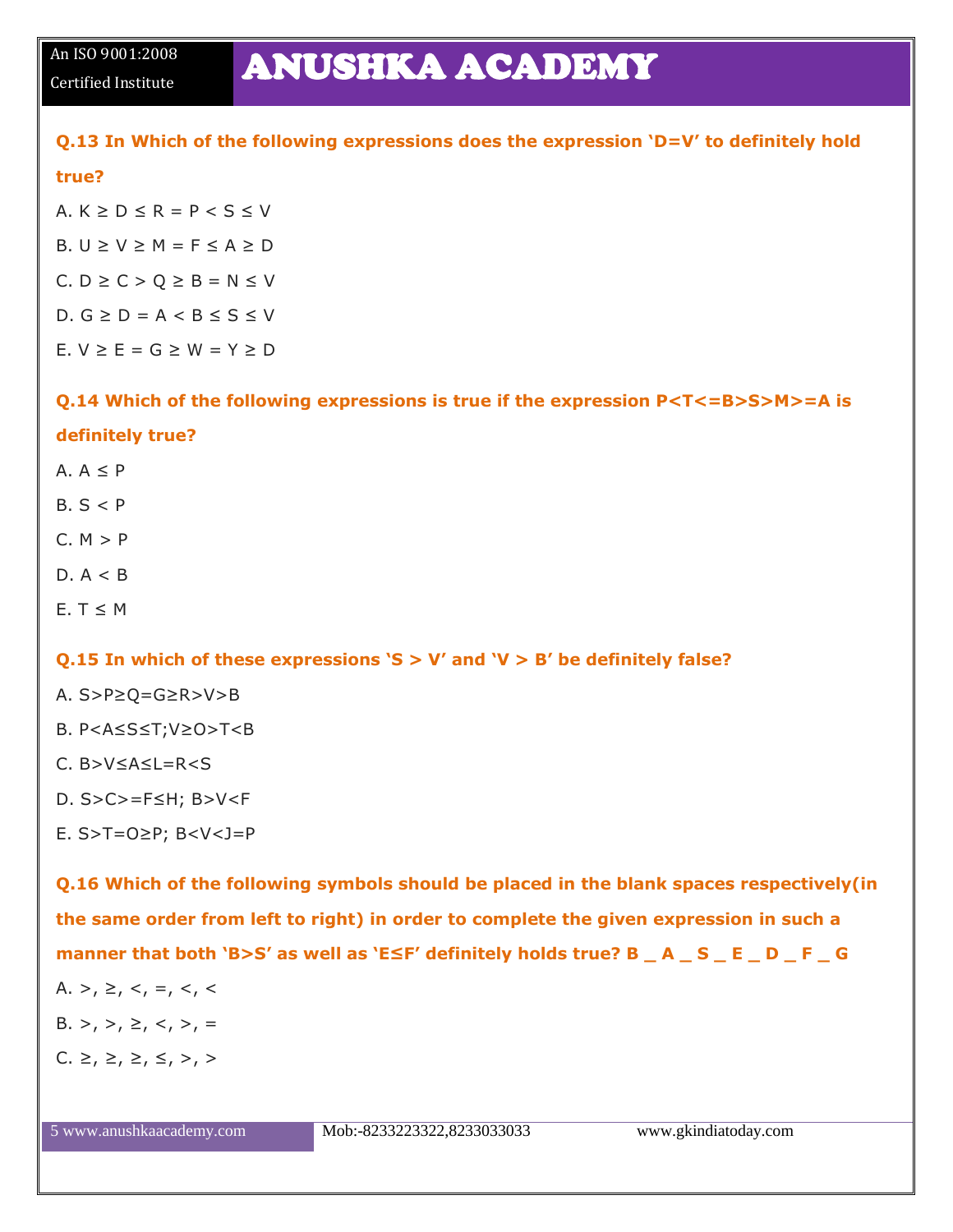### An ISO 9001:2008 **ANUSHKA ACADEMY**

D. >, =,  $\geq$ , =,  $\leq$ , =

E. Other than those given as options

#### **Q.17 In Which of the following expressions does the expression 'L=T' and "E≥W" to**

#### **definitely hold true?**

A.  $E \geq W \leq R = P \leq S \leq T$ B.  $U \geq T \geq M = W \leq E \geq L$ 

 $C. L \ge C > E \ge W = N \le T$ 

D.  $E \geq W = A < B \leq S \leq T$ 

E.  $T \ge E = G \ge W = Y \ge L$ 

#### Q.18 Which of the following expressions is true if the expression P<T<=Q>= R ≥

#### **S>M>=W>A = R is definitely true?**

- A.  $W < P$
- $B.S < P$
- $C. M < R$
- $D. W > Q$
- E.  $T \leq M$

#### **Q.19 In which of these expressions 'P > R' and 'P = R' be definitely true?**

- A. S>P≥Q=G≥R>V
- B. P<A≤S≤T<R;V≥O>T
- C. V≤A≤L=R<S=P
- D. P>S>C>=F≤H; V<F<R
- E. S>T=O≥P; V<J=P>R

#### **Q.20 In which of these expressions 'T > P' and 'T = P' be definitely false?**

- A. T≥S≥P≥Q=G≥R>V
- B. P<A≤S≤T;V≥O>T
- $C$  V<A<L=R<S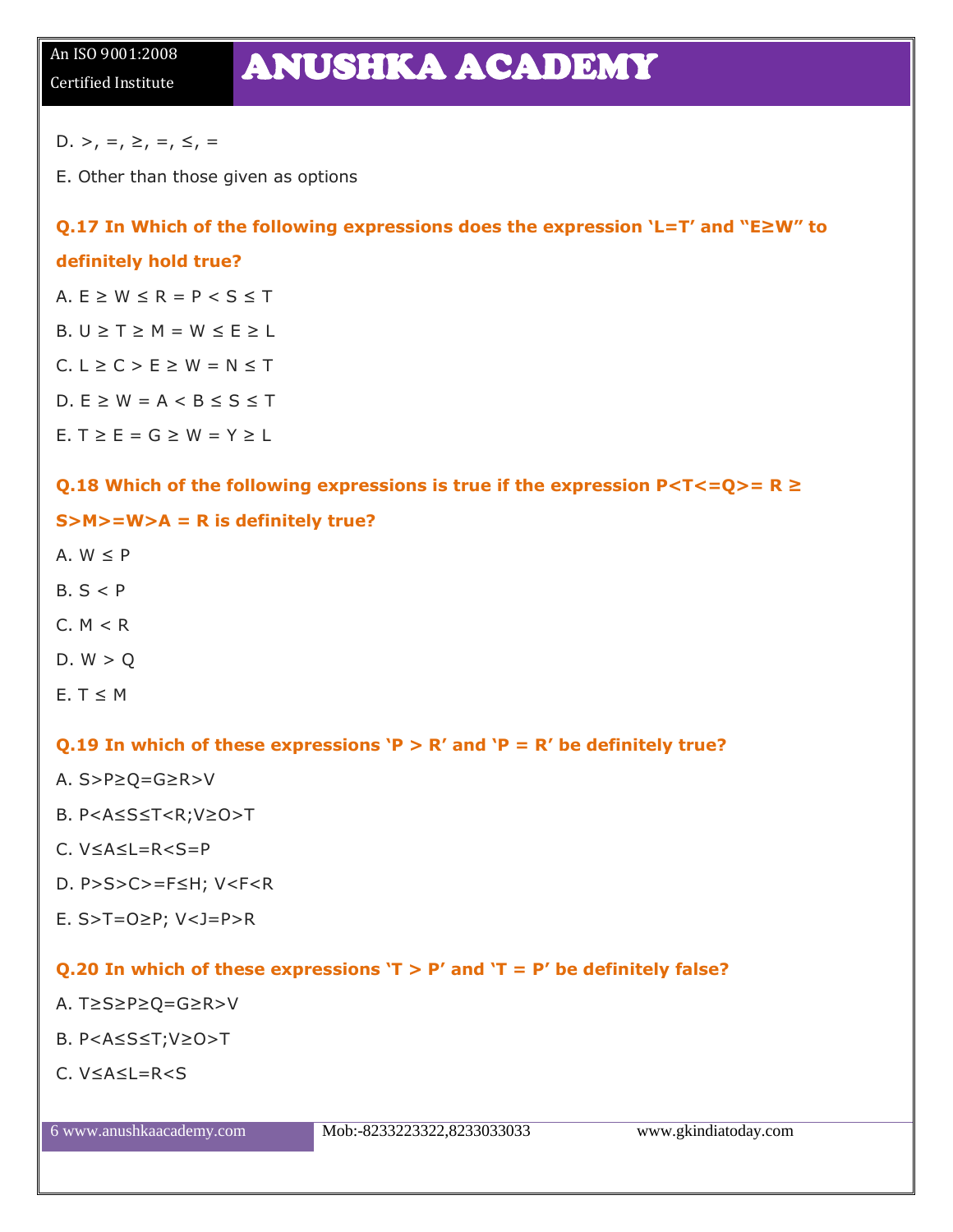# An ISO 9001:2008<br>Certified Institute **ANUSHKA ACADEMY**

#### D. S>C>=F≤H=P≤Q=T; V<F

E. S>T=O≥P; V<J=P

**ANSWER:-**

| $1.E$      |  |  |
|------------|--|--|
| 2.B        |  |  |
| 3.D        |  |  |
| 4.C        |  |  |
| 5.B        |  |  |
| 6.E        |  |  |
| 7.A        |  |  |
| <b>8.D</b> |  |  |
| 9.B        |  |  |
| $10.B$     |  |  |
| $11.B$     |  |  |
| 12.D       |  |  |
| 13.E       |  |  |
| 14.D       |  |  |
| 15.B       |  |  |
| 16.D       |  |  |
| 17.E       |  |  |